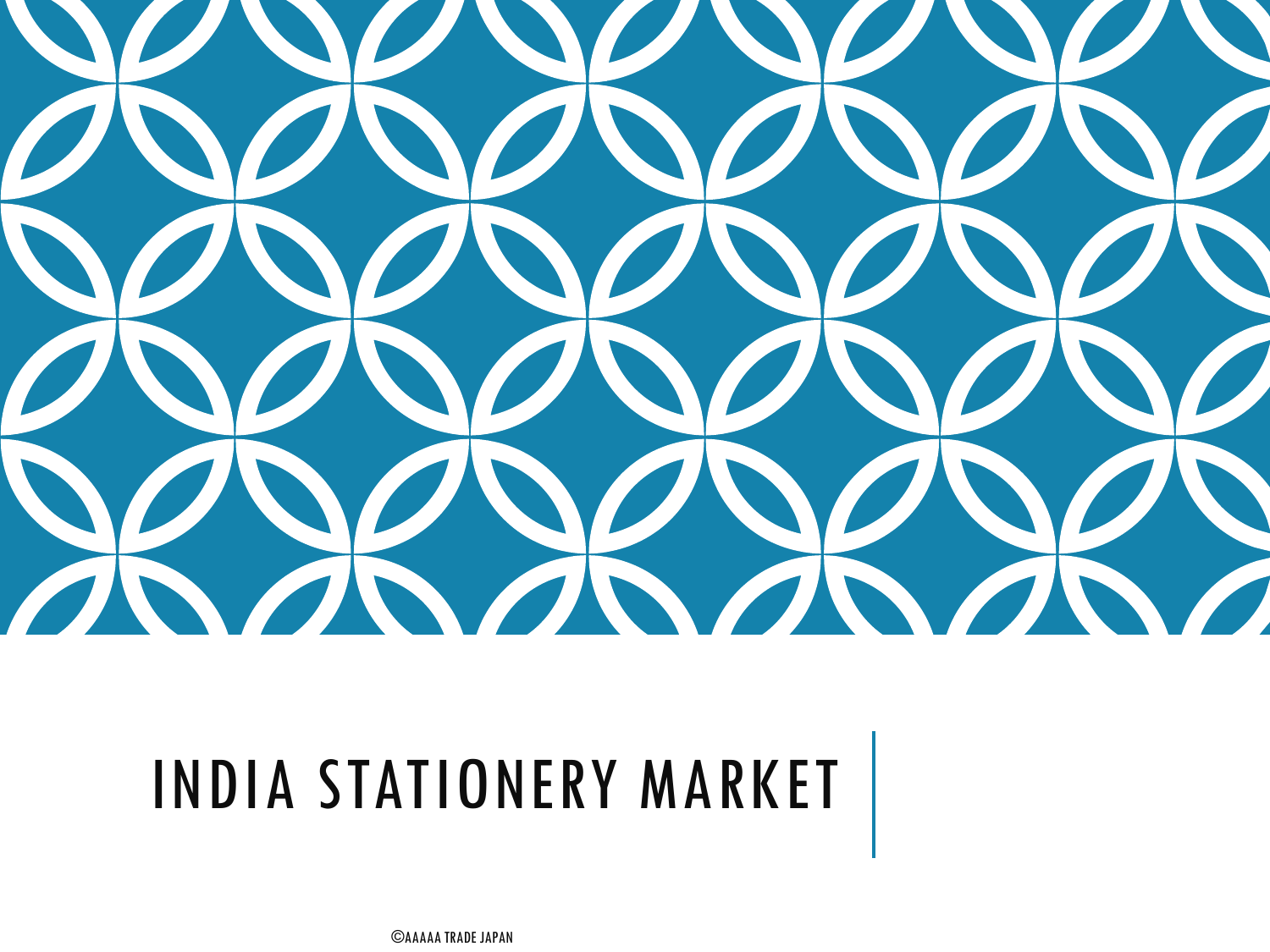

### **OVERVIEW**

The INR 20,000 crore stationery industry in the country is poised for innovation and growth.

 $\blacktriangleright$ India stationery market revenues are projected to grow at a CAGR of 10.5% during 2018-2024.

 $\triangleright$ In India, major demand for stationery products is generated from education sector due to increasing enrollment of students in schools and higher educational institutions.

Further, growing e-commerce industry in the country is also contributing to rising sales of stationery products.

Office segment is the second highest consumer of stationery products and is anticipated to register healthy growth during the forecast period due to growing demand for stationery products in the service sector.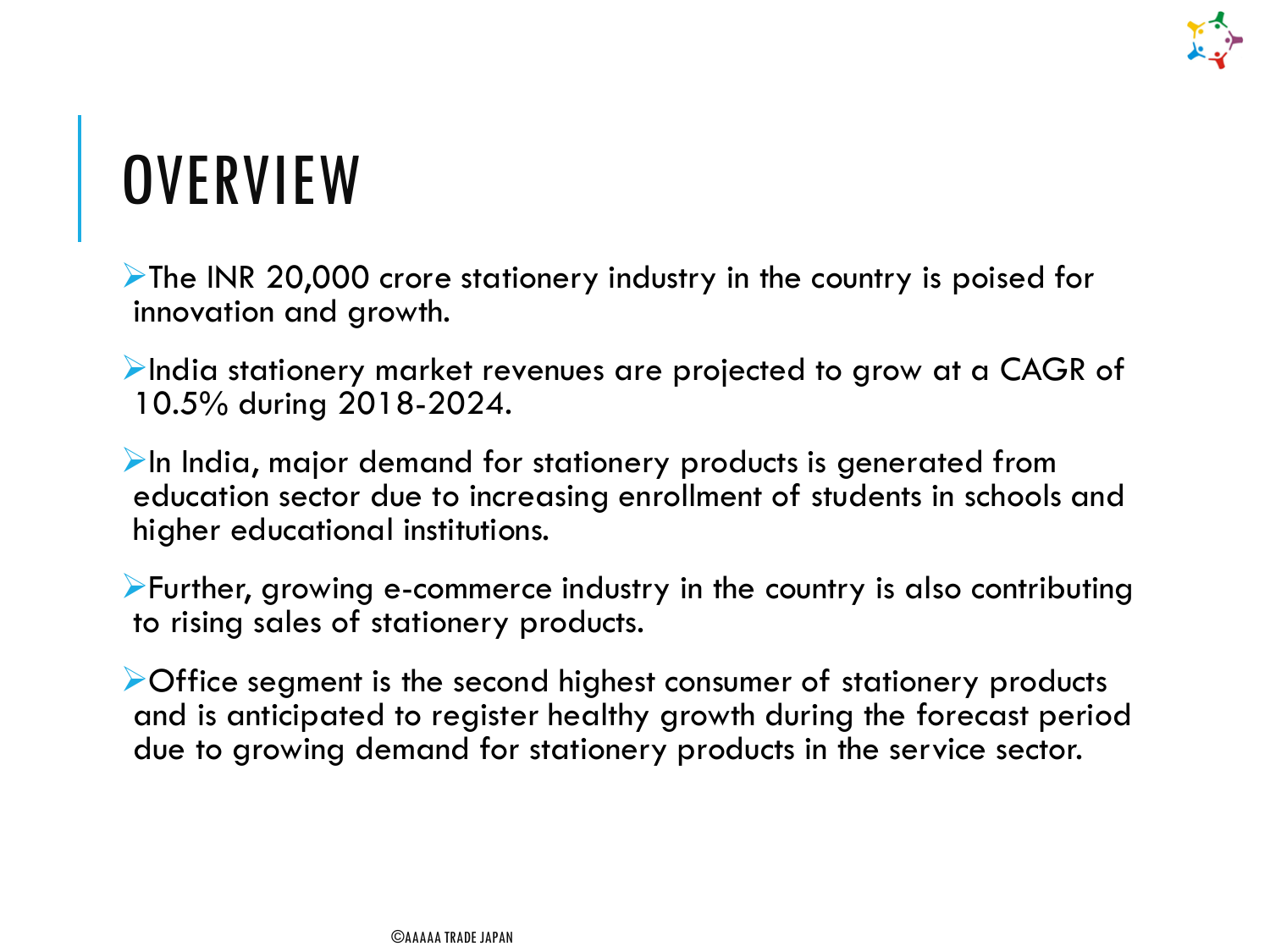

### **PREMIUM STATIONERY CATEGORY - OVERVIEW**

#### **Growth**

- Growing segment @ 20-25%
- Untapped markets potential market gains
- Low penetration in the segment at present

#### **Competition**

- High competition in India with global brands
- Large players exist but industry still fragmented
- No presence of regional/local players



- Growing **purchasing power** of potential target customers
- Increase **acceptance** of premium segment amongst customers
- Customers climbing up the Maslow's hierarchy of motivation to buy
- Aesthetic needs and esteem needs gaining priority

**Category Awareness Present** ✔ Customer Acceptance Moderate-High

**CAAAAA TRADE IAPAN**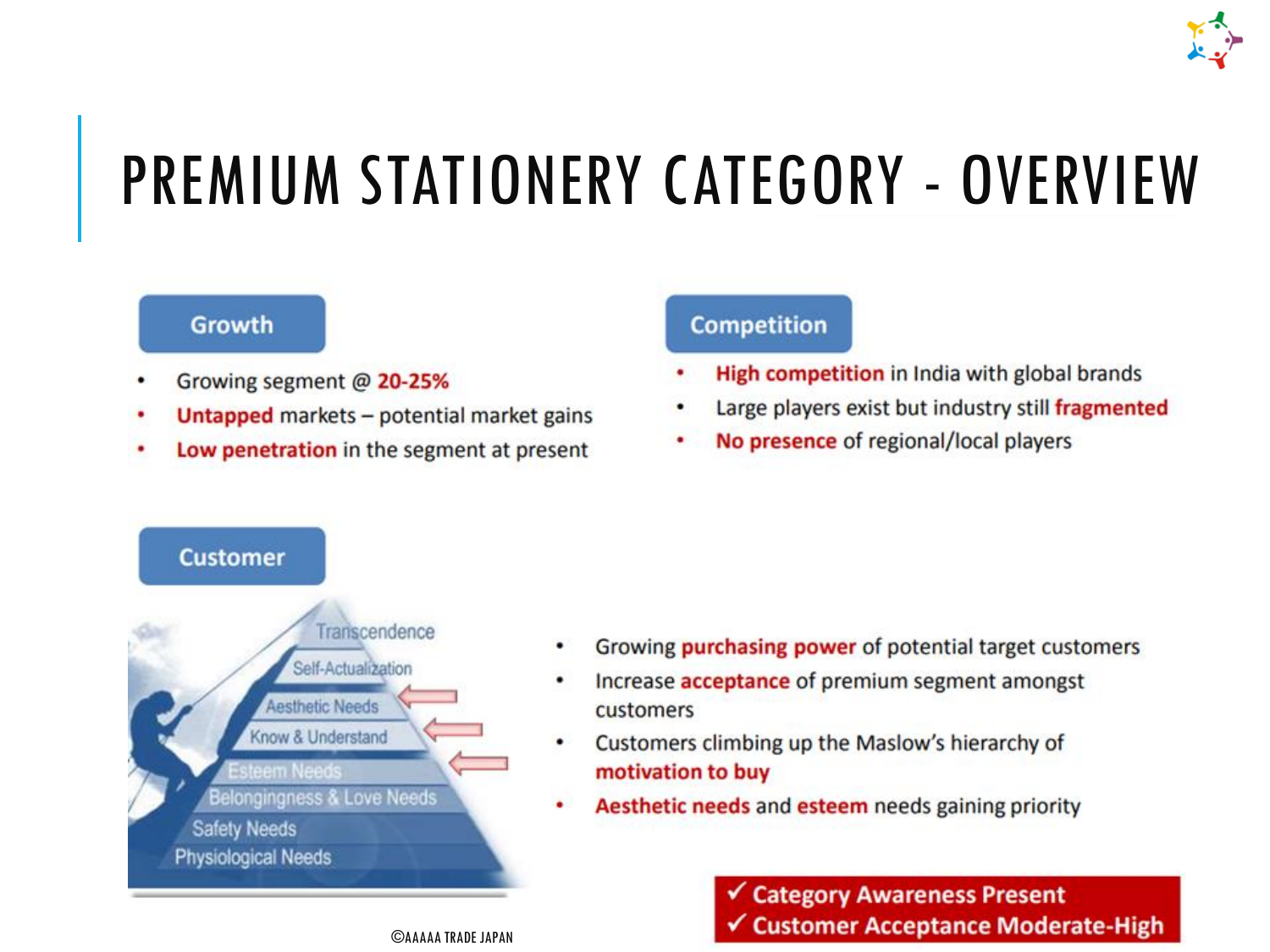

### **DEMOGRAPHIC TRENDS**



|                       | Size of 15-59 age group<br>in 2007 (in million) | Size of 15-59 age group<br>in 2050 (in million) | Growth of 15-59 age<br>group (in million) |
|-----------------------|-------------------------------------------------|-------------------------------------------------|-------------------------------------------|
| <b>India</b>          | 696                                             | 1020                                            | 324                                       |
| <b>United States</b>  | 191                                             | 225                                             | 34                                        |
| Japan                 | 76                                              | 45                                              | $-31$                                     |
| Germany               | 50                                              | 36                                              | $-14$                                     |
| <b>United Kingdom</b> | 36                                              | 36                                              | 0                                         |
| <b>France</b>         | 37                                              | 35                                              | -2                                        |
| China                 | 895                                             | 755                                             | $-140$                                    |

India's middle class constitutes 50 million people at present. Likely to go up to 583 million people by 2025

#### Rising discretionary expenditure  $\bullet$

- High probability for premium purchases
- Rise in the average household income ۰

**Households** that afford can discretionary spending likely to go up from 8 million at present to 94 million by 2025

#### **Target Market**

- Rising fastest amongst the world
- Huge potential to tap

✔ Rising Discretionary Spending  $\checkmark$  Young customer group growth

**CAAAAA TRADE IAPAN**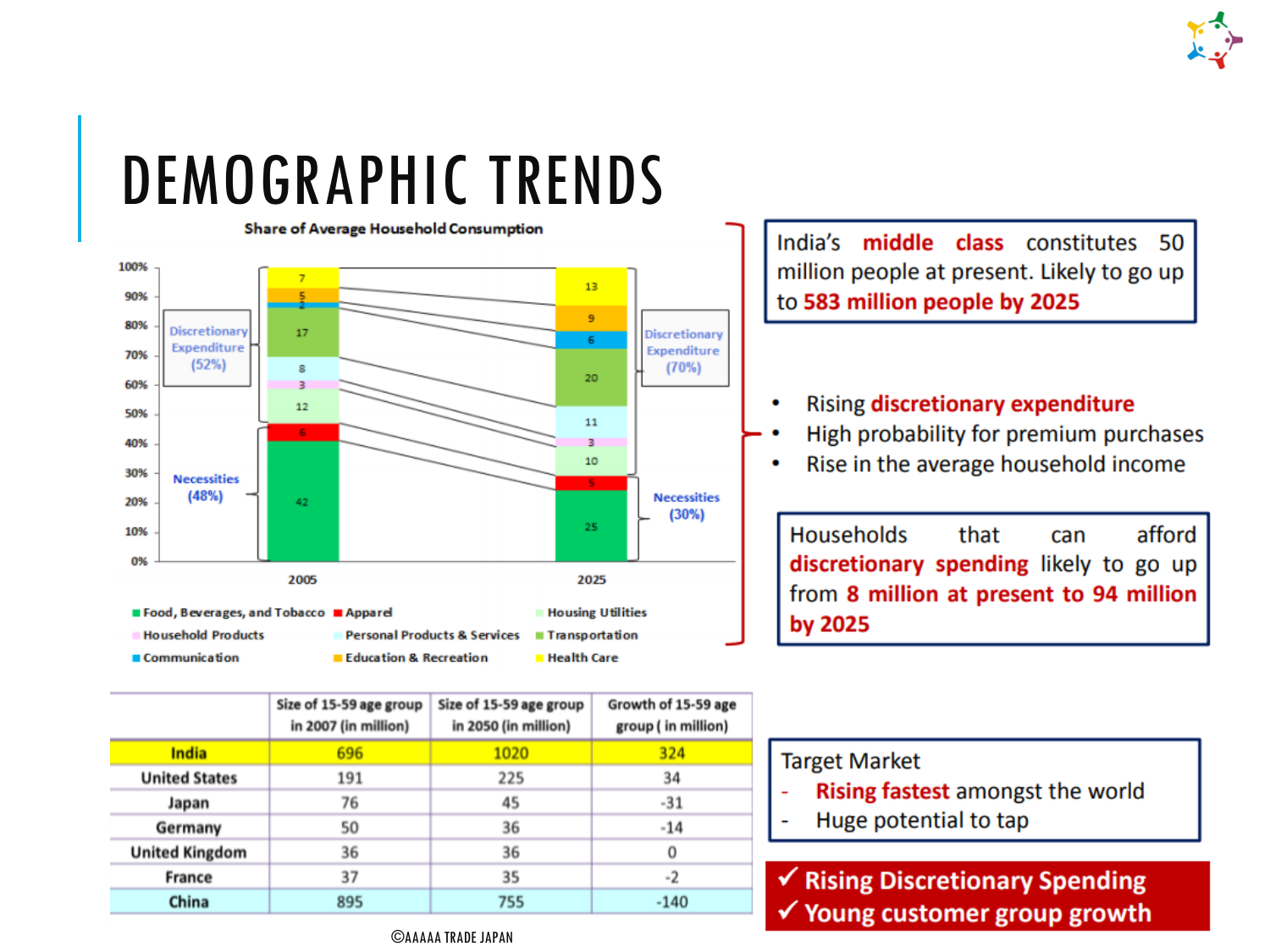

### FACTORS DRIVING GROWTH

 $\blacktriangleright$ India Stationery market holds tremendous growth potential as the country has nearly 22-24 crore students studying and requiring notebooks and other stationery materials.

 $\blacktriangleright$  Increasing number of schools and offices, improved standard of living as well as shift in focus from inexpensive to premium quality products on account of rapidly burgeoning economy are some of the crucial factors which would drive the demand for stationery products in India over the next six years.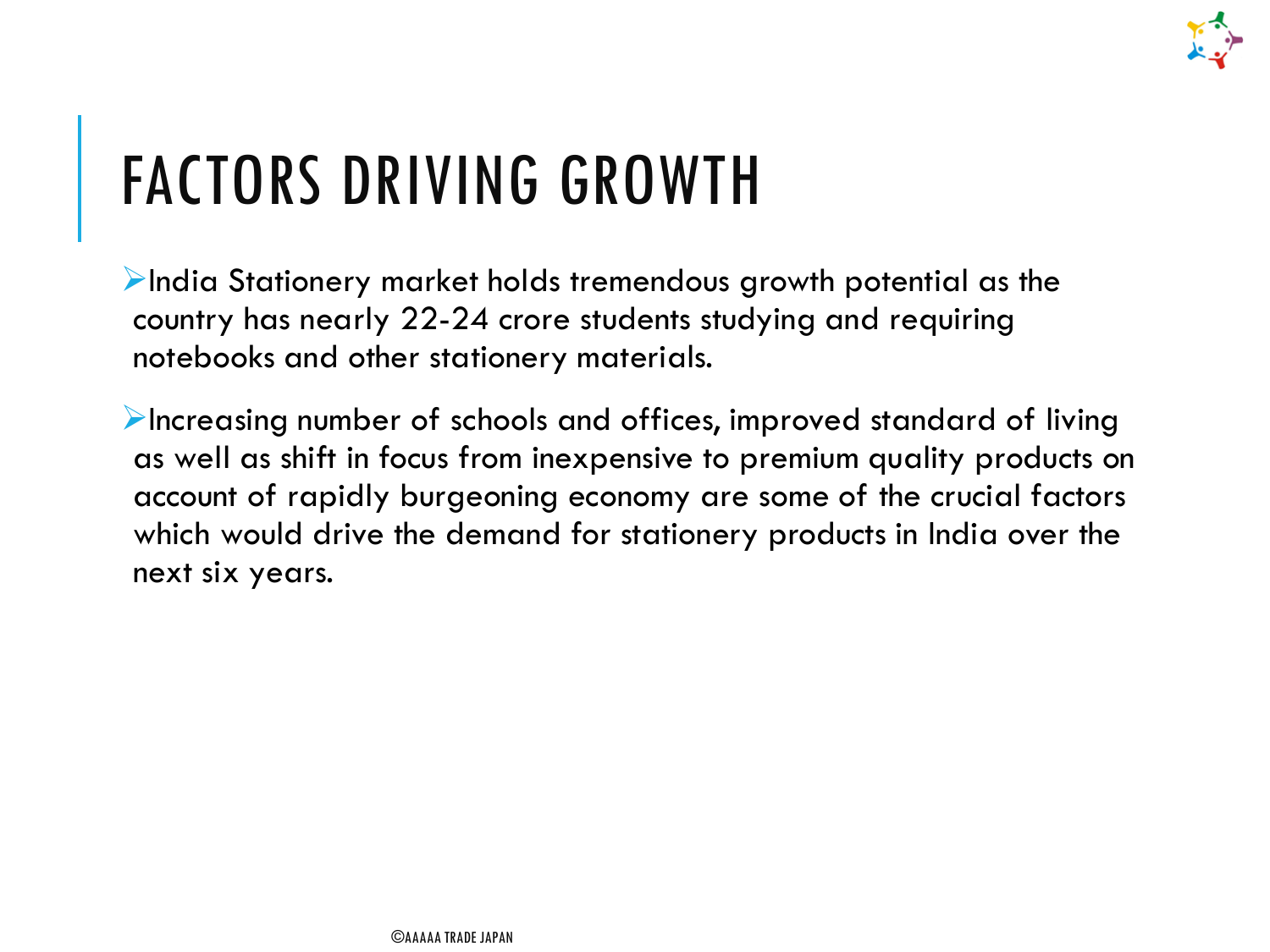

### SURVEY FINDING

#### **Frequency**



How often do you buy stationery?

#### Increase in Price Insensitive, Impulse Buying



High Preference for Premium Stationery in Corporate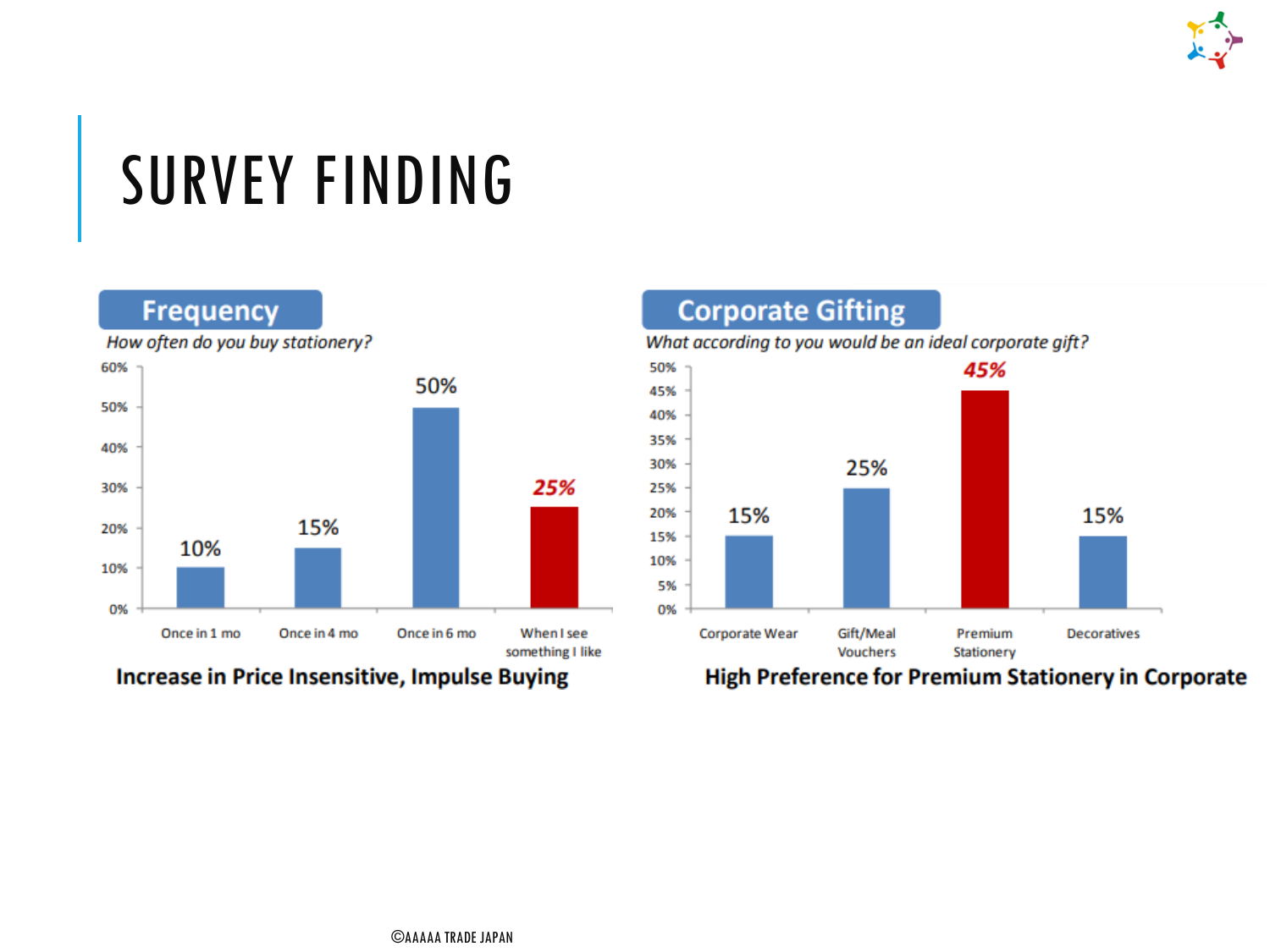

### **CONCLUSION**

With an influx of newer brands, national and international, promising consumer-buying patterns and large amounts of money being pumped into the market, the scenario of the stationery industry in India looks pretty promising.

The invasion of international players with positive and healthy outlook will help domestic players to upgrade themselves, and technological improvements and the liberalization in government policies will help in changing the whole global scenario.

Thus, it is apparent that irrespective of the market share of the organized and the unorganized sector, the Indian stationery industry is anticipated to grow constantly.